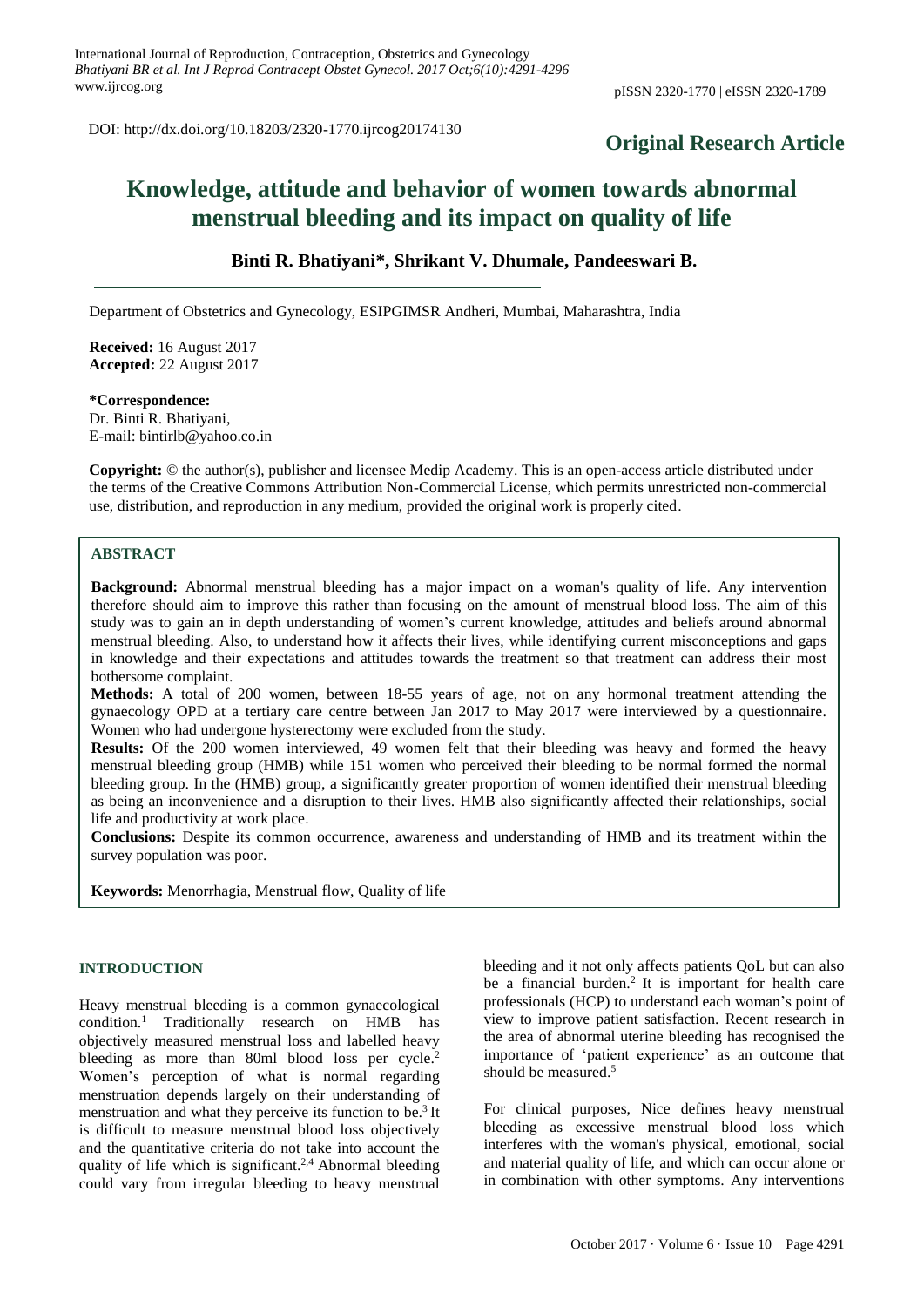should aim therefore to improve quality of life measures.<sup>6</sup> When measured quantitatively as blood loss more than 80 ml, its prevalence has been found to range from 9 to 14%, yet when measured qualitatively, its prevalence has been found as high as  $52\%$ .<sup>1,8</sup> There is a lot of confusion regarding the nomenclature and potential causes of abnormal menstrual bleeding. Keeping this in mind FIGO FMDG group has now developed a new classification system for causes of abnormal uterine bleeding.<sup>9</sup>

A study by Matteson et al investigated whether the questions used by health care professionals (HCPs) to diagnose HMB adequately covered the aspects of women's lives that were impacted by this condition.<sup>6</sup> This was done in conjunction with qualitative research to explore the effects that women felt HMB had on their lives. The results identified a number of areas not covered by standard HCP questioning, and recommended additional areas of questioning on which to focus.<sup>6</sup> These areas included: time taken to soak through a large sanitary pad, frequency of rest room visits to check or change sanitary protection, frequency of passing blood clots. Despite providing useful information, this study investigated a small (n=25) non-random sample, which limited the extent to which the study population could be considered representative and therefore, the ease with which the findings could be generalized.<sup>6</sup>

Other studies that have assessed the effect of HMB on QoL have found similar results in terms of the areas of women's lives that are affected which include social life, relationships and daily activities.<sup>10,11</sup> Despite being informative, few studies have looked at these aspects in detail. Thus, there is a need to identify the knowledge gaps about how HMB affects women's lives so that the appropriate treatment and support can be offered.

# **METHODS**

The objective of this study was to gain an in depth understanding of women's current knowledge, attitudes and beliefs pertaining to heavy menstrual bleeding (HMB). Also, to understand how it affects their lives, while identifying current misconceptions and gaps in knowledge and their expectations and attitudes towards the treatment so that treatment could address their most bothersome complaint.

The study population was recruited via a questionnaire to patients who presented to the OPD with various gynaecological complaints. Exclusion criteria were women who had undergone hysterectomy or were not willing to participate. Participants were women in the age group of 18-55 years, and were not currently taking HRT. Questions were designed to cover the following topic areas within HMB

- Impact of HMB on QoL (Quality of life)
- Current awareness and knowledge of HMB
- Diagnosis and interaction with health care professionals in relation to HMB
- And awareness about the treatment modalities.

Abnormal menstrual bleeding was defined subjectively as bleeding which led to disruption of normal activities as per NICE. Majority of the women felt their bleeding was normal when the bleeding lasted for 4 to 5 days and they used 2 to 3 sanitary pads per day. The women who perceived their blood loss to be normal were grouped together in the normal bleeding group and those who perceived their bleeding to be heavy were grouped in the heavy menstrual group (HMB). Informed consent was taken from all women.

#### *Statistical analysis*

All the data was recorded on a specially prepared proforma and discrete categorical data was presented as n%; Chi -square test and Fischers exact test was applied for comparison between the two groups of normal bleeding and abnormal bleeding. Statistical significance was set at  $p < 0.05$ 

### **RESULTS**

A total of 200 women met the eligibility criteria and went on to fully complete the questionnaire. All the women felt that it is important to have menses as it is a monthly cleaner and many of them said that decreased flow or absence of menses might lead to weight gain.

Out of the 200 women recruited, 49 felt their bleeding was above average and formed the heavy menstrual bleeding (HMB) group while 151 women perceived their bleeding to be normal and formed the normal menstrual bleeding group. The baseline characteristics were similar in the two groups. Majority were in the 20 to 40-year age group and had 2 to 4 children (Table 1).

When asked what bothers them the most, the response was varied in the normal and the heavy bleeding group. Majority of women in the heavy bleeding group quoted irregularity (73.4%) and heaviness (79.5%) as the most bothersome complaint. Other significant complaints were pain in 42% and mood changes. Whereas in the normal bleeding group majority quoted mood changes as the most bothersome compliant (35%) (Table 2).

### *Impact of HMB on QoL*

More women in the heavy menstrual flow group identified their menstrual cycle as being an inconvenience and disruption to their lives compared to those women with perceived normal menstrual flow.

In the heavy menstrual bleeding group, 83% of women stated that HMB impacted upon their daily activities. Further questioning showed that the impact of heavy menstrual bleeding stretched across multiple aspects of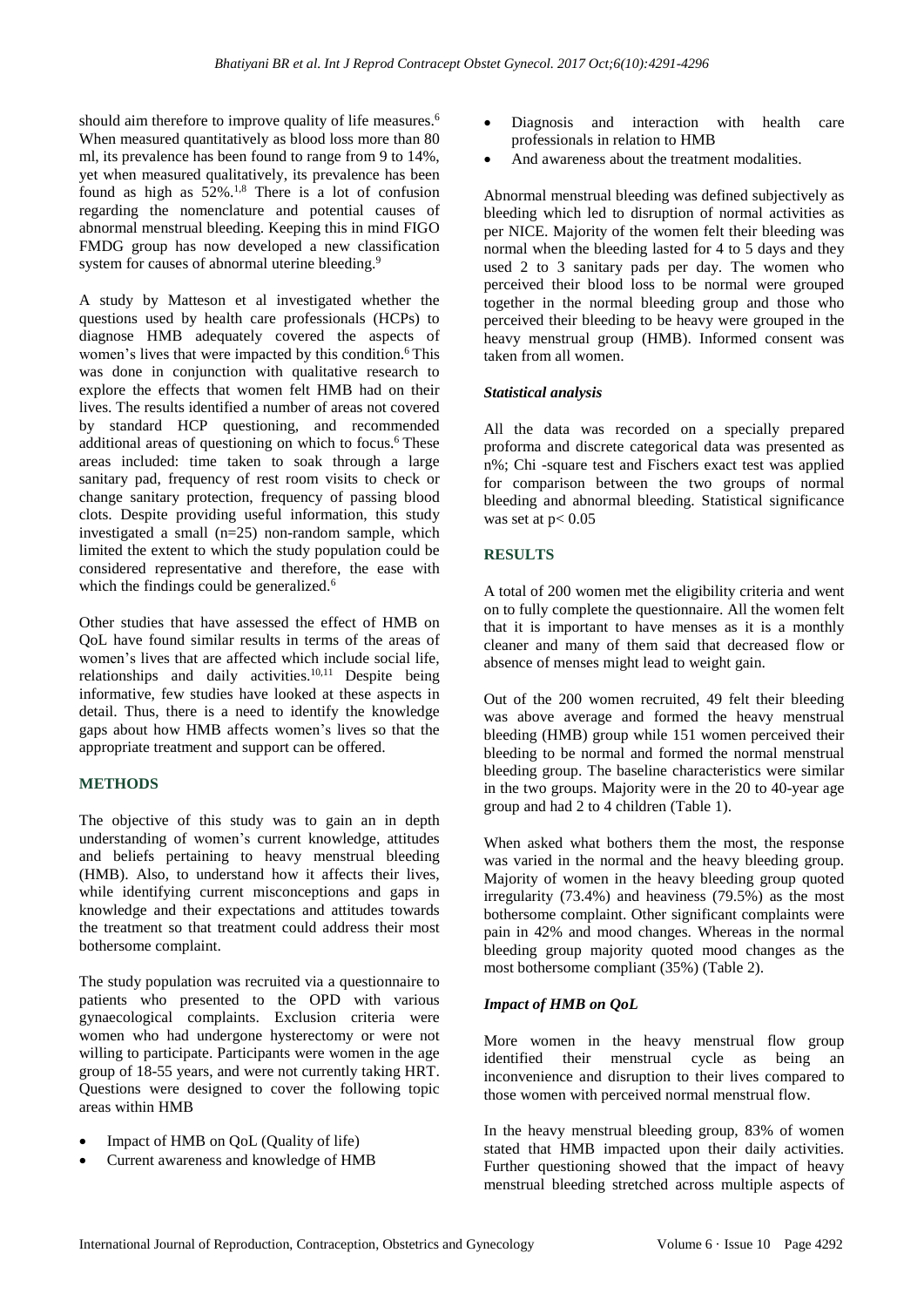women's lives including social life, relationships and work. Significantly higher proportion of women (81%)

felt physically weak and unable to carry on day to day activities during days of heavy bleeding.

#### Table 1: Baseline data (n=200). The baseline characteristics of the women in the two groups were comparable i.e. age, parity, BMI, educational level was comparable in the normal and abnormal bleeding. Majority of women were **in 20 to 40-year group and had 2 to 4 children.**

|                       | Normal bleeding $group(n=151)$ | <b>Abnormal bleeding (n=49)</b> | <b>Total 200</b> | Chi square<br>(p value) |  |
|-----------------------|--------------------------------|---------------------------------|------------------|-------------------------|--|
| Age                   |                                |                                 |                  |                         |  |
| $21-30$               | 59(39%)                        | $12(24.4\%)$                    | 71(35.5%)        | 3.15(0.075)             |  |
| $31 - 40$             | $45(29.8\%)$                   | 16(32.6%)                       | 61(30.5%)        |                         |  |
| $41 - 50$             | 30(19.8%)                      | 14(28.5%)                       | 44(22%)          |                         |  |
| $51-60$               | $15(9.9\%)$                    | 9(18.3%)                        | 24(12%)          |                         |  |
| <b>Parity</b>         |                                |                                 |                  |                         |  |
| $0 - 2$               | 114(75.4%)                     | 35(71.4%)                       | 149(73%)         | 0.32(0.57)              |  |
| $3-4$                 | $35(23.1\%)$                   | 14(28.5%)                       | 49(24.5%)        |                         |  |
| 5 or more             | $2(1.3\%)$                     | $\overline{0}$                  | 2(1%)            |                         |  |
| <b>Education</b>      |                                |                                 |                  |                         |  |
| Illiterate            | 18(11.9%)                      | 14(28.5%)                       | 32(16%)          | 7.6(0.0057)             |  |
| Undermatric           | 38(25.1%)                      | 14(28.5%)                       | 52(25.5%)        |                         |  |
| Matric                | $41(27.1\%)$                   | $8(16.3\%)$                     | 49(24.5%)        |                         |  |
| Senior sec            | $20(13.2\%)$                   | $3(6.1\%)$                      | 23(11.5%)        |                         |  |
| Graduate and<br>above | 34(22.5%)                      | $10(20.4\%)$                    | 44(22%)          |                         |  |
| BMI                   |                                |                                 |                  |                         |  |
| $18 - 25$ kg/m2       | $101(66.8\%)$                  | $31(63.2\%)$                    | 132(66%)         | 0.16(0.68)              |  |
| $26 - 30$             | $41(27.1\%)$                   | $12(24.4\%)$                    | 53(26.5%)        |                         |  |
| >30                   | $9(5.9\%)$                     | $6(12.2\%)$                     | 15(7.5%)         |                         |  |
|                       |                                |                                 |                  |                         |  |

#### **Table 2: What bothers you the most?**

|                  | Normal bleeding group<br>$(n=151)$ | <b>Abnormal bleeding</b><br>$group(n=49)$ | $\text{Total}$ (n=200) | Chi square (p value)    |
|------------------|------------------------------------|-------------------------------------------|------------------------|-------------------------|
| Pain             | 25(16.5%)                          | $21(42.8\%)$                              | 46(23%)                | $23.93 \times 0.0001$   |
| <b>Heaviness</b> | $7(4.6\%)$                         | 39(79.5%)                                 | 46(23%)                | 117.3<0.0001            |
| Mood changes     | 53(35%)                            | 18(36.7%)                                 | 71(37.5%)              | 7.4(0.0064)             |
| Irregularities   | $5(3.3\%)$                         | 36(73.4%)                                 | 41(20.5%)              | $111.1(\leq 0.0001)$    |
| Breast pain      | $9(5.9\%)$                         | $7(14.2\%)$                               | 16(8%)                 | 3.4(.06)                |
| Others           | 67(44.3%)                          | 2(4%)                                     | 69(34.5%)              | $26.57 \times (0.0001)$ |
| Nil complaints   | $15(9.9\%)$                        | $\theta$                                  | 15(7.5%)               |                         |
|                  |                                    |                                           |                        |                         |

### *Social life*

In the heavy menstrual bleeding group, 89% of women stated that they tend not to participate in social activities when their period is heavy.

A high proportion of women in this group also felt that their heaviest menstrual flow days impacted on the type and colour of the clothes they wore. They also felt less confident and less attractive during days of heavy flow. All values were significantly higher in the heavy menstrual bleeding group than normal bleeding group

### *Relationships*

Significantly more women in the heavy menstrual bleeding group stated that their periods impacted on their relationships compared to women in the normal menstrual loss group.

A large proportion of these women stated that they avoided sexual activity when their period was heavy. 38% of women avoided sexual activity during heavy bleeding. They also felt that their heaviest flow days had an impact on their relationship with their partners.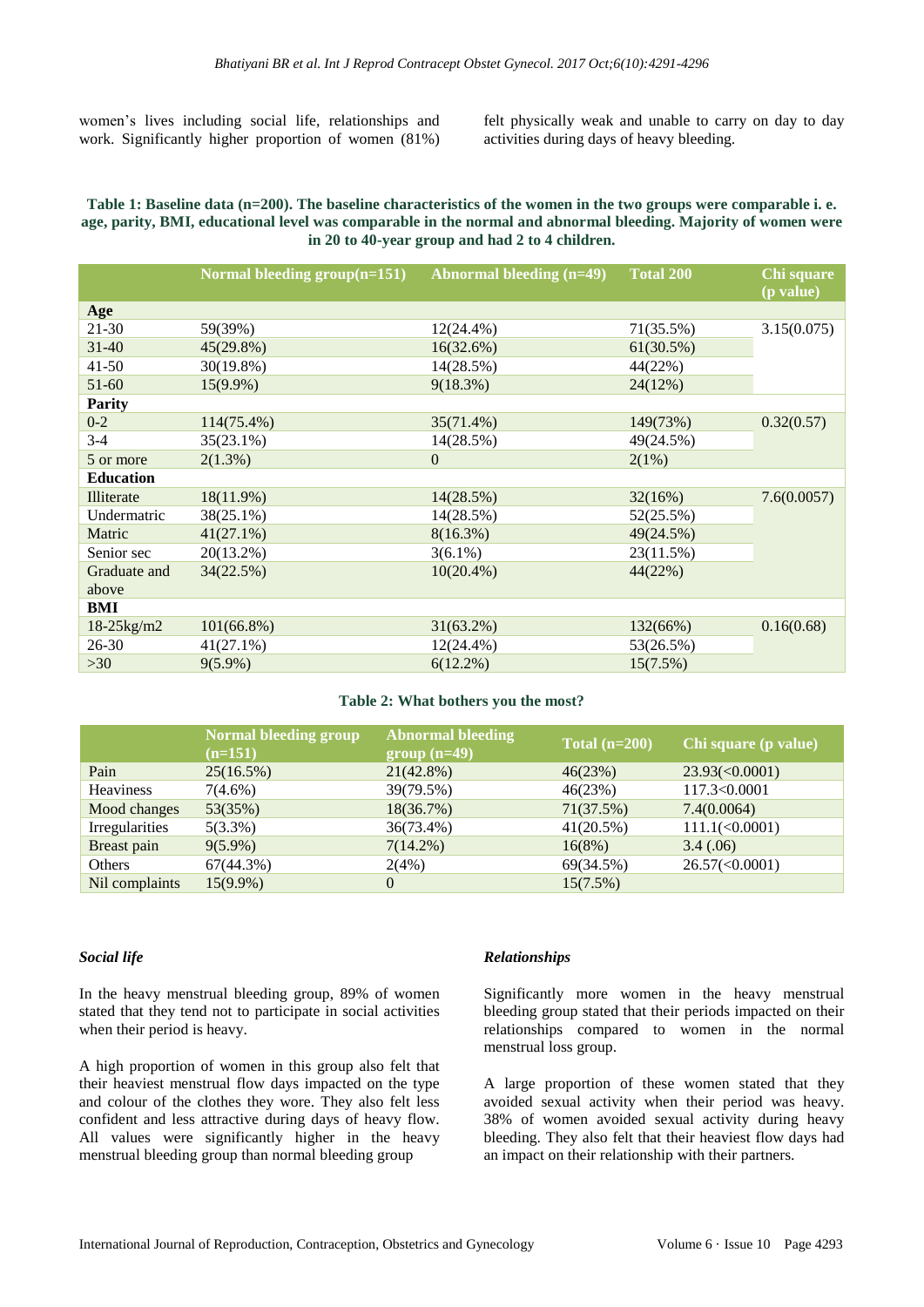|                                                                   | <b>Normal</b><br>bleeding $n=151$ | <b>Abnormal</b><br>bleeding n=49 | <b>Total</b><br>$n=200$ | Chi square     |
|-------------------------------------------------------------------|-----------------------------------|----------------------------------|-------------------------|----------------|
| Disruption in normal activities                                   | 75(49.6%)                         | 41(83.6%)                        | 116(58%)                | 17.56(p<0.001) |
| Limitation of work                                                | 75(49.6%)                         | 39(79.5%)                        | 114(57%)                | 13.51(P<0.001) |
| Skip social activities                                            | 74(49%)                           | 44(89.7%)                        | 118(59%)                | 25.44(p<0.001) |
| Avoid travel                                                      | 75(49.6%)                         | 46(93.8%)                        | $121(60.5\%)$           | 30.25(p<0.001) |
| Avoids family/friends/get together                                | $67(44.3\%)$                      | 39(79.5%)                        | 106(53%)                | 18.42(p<0.001) |
| Isolation at home                                                 | $45(29.8\%)$                      | 29(59.1%)                        | 74(37%)                 | 13.7(p<0.001)  |
| Change in colour and type of clothes                              | 60(39.7%)                         | $32(65.3\%)$                     | 92(46%)                 | 9.29(p<0.002)  |
| Change in the type of under wear                                  | 70(46.3%)                         | 34(69.3%)                        | 104(52%)                | 5.7(p<0.016)   |
| Feeling less confident or attractive                              | $45(29.8\%)$                      | 25(51%)                          | 70(35%)                 | 7.3(p<0.006)   |
| Feeling physically weak                                           | 75(49.6%)                         | 40(81.6%)                        | 115(57.5%)              | 15.4(p<0.001)  |
| Mood changes                                                      | $45(29.8\%)$                      | 29(59.1%)                        | 74(37%)                 | 13.7(P<0.001)  |
| Myths related/religious beliefs                                   | 72(47.6%)                         | $20(40.8\%)$                     | 92(46%)                 | $0.7(p\;0.4)$  |
| Avoid sexual activity during periods                              | 23(15.2%)                         | 19(38.7%)                        | 42(21%)                 | 20.18(p<0.001) |
| Whether they feel shy discussing with health<br>care professional | 45(29.8%)                         | 19(38.7%)                        | 64(32%)                 | 1.3(p 0.24)    |

#### **Table 3: Effect of menstrual bleeding on QoL.**

## *Work*

Heavy menstrual bleeding has an impact on productivity with 79.5% of women in the HMB group stating that heavy bleeding affected their performance at work. The proportion of women who felt that heavy bleeding affected their work was significantly higher in the HMB group. Outside of work majority preferred to avoid travel on days of heavy bleeding

#### *Management of AUB*

Women affected by HMB often adapt life style changes in order to manage their condition. In this study on enquiry, 65% women in the heavy bleeding group answered that on heavy days they would avoid certain colours or clothes to cope with the bleeding. In terms of social life 79.5% of women in the heavy bleeding said they avoided family gatherings.

#### *Awareness and knowledge of AUB*

Despite being a common condition the awareness among the women about the condition and its treatment was low (Table 4). There was no significant difference in both the groups regarding the awareness level. Majority correlated heavy bleeding with malignancy and felt that heavy bleeding is something serious and needs to be treated. Even the women who had awareness about the condition, the awareness about the treatment options was poor.

| Table 4: Knowledge regarding abnormal menstrual bleeding (n=200). Knowledge of women about abnormal |
|-----------------------------------------------------------------------------------------------------|
| bleeding, its treatment and consequences.                                                           |

|                                                                   | <b>Normal bleeding</b><br>$(n=151)$ | <b>Abnormal bleeding</b><br>$(n=49)$ | <b>Total</b><br>$(n=200)$ | Chi square<br><b>p</b> value |
|-------------------------------------------------------------------|-------------------------------------|--------------------------------------|---------------------------|------------------------------|
| Are they aware of AMB                                             | 135 (89.4%)                         | 46 (93.8%)                           | 181 (90.5%)               | 0.861(0.35)                  |
| Knowledge about treatment options available                       | 33 (21.8%)                          | 14 (28.5%)                           | 47 (23.5%)                | 0.928(0.33)                  |
| Knowledge about association with<br>malignancies                  | 68 (45%)                            | $29(59.1\%)$                         | 97 (48.5%)                | 2.96(0.08)                   |
| Knowledge about consequences of HMB                               | $12(7.9\%)$                         | $10(20.4\%)$                         | $22(11\%)$                | 5.8(0.015)                   |
| Do they think HMB is something serious and<br>needs to be treated | 134 (88.7%)                         | 48 (97.9%)                           | 182 (91%)                 | 3.8(0.05)                    |

### **DISCUSSION**

This study supports the findings of previous research showing heavy menstrual bleeding to be a common problem which can impact on many aspects of a woman's life including social, relationships and work.<sup>4,6,13</sup> The patient centric approach is reflected in the definition of heavy menstrual bleeding by Nice which takes into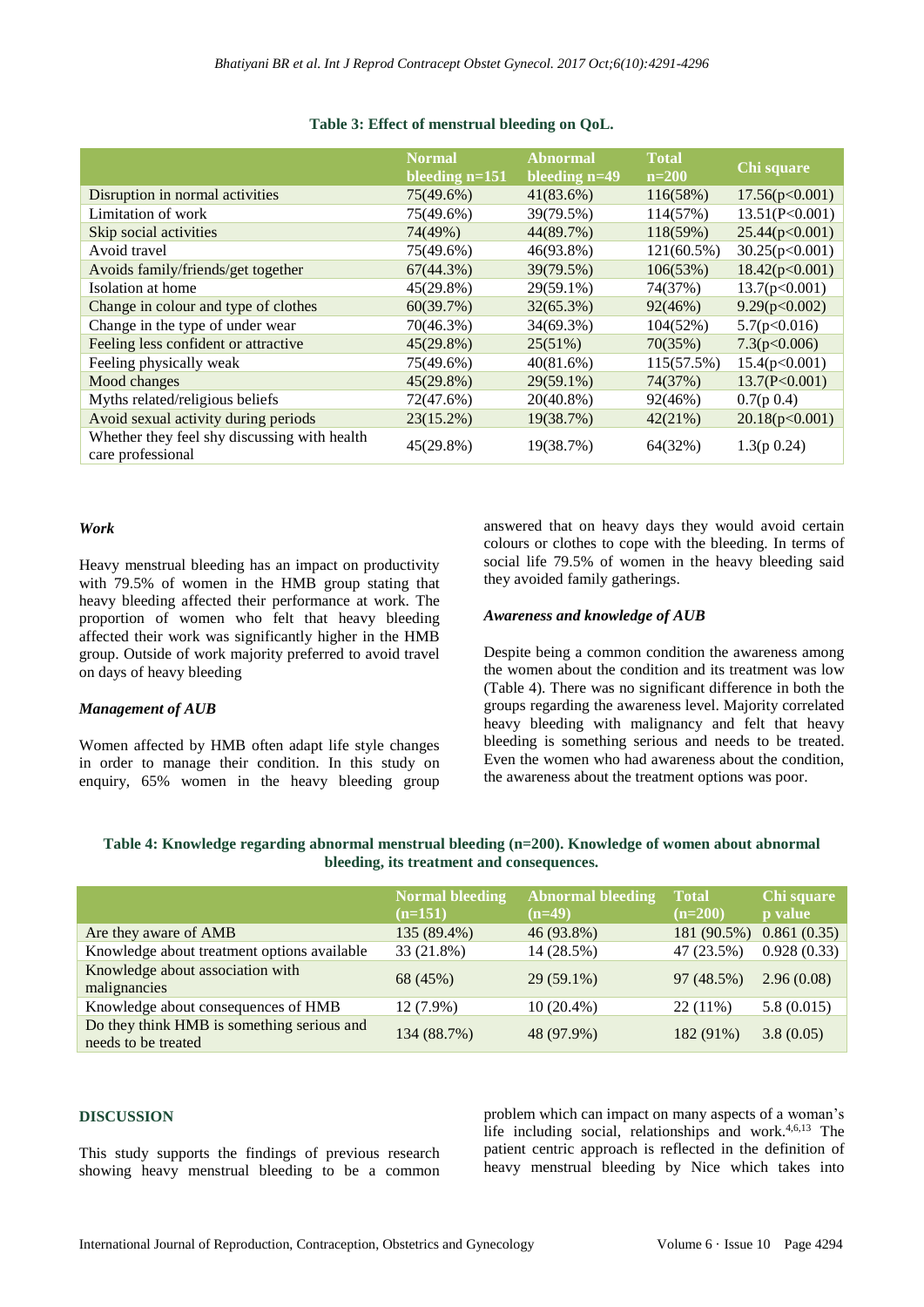account the woman's perceptions of menstrual blood loss and the subsequent impact on their quality of life.<sup>7</sup>

The results from this study show that significantly more women in the heavy bleeding group identified their bleeding to be problematic than the normal bleeding group. In a study by Bitzer et al, a total of 6179 women,18 to 55 years of age, open to using hormonal contraception were studied regarding their perception of HMB and its impact on Qol. Of the women who perceived themselves as having HMB flow, a significantly greater proportion identified their menstrual bleeding as problematic compared to women who perceived having normal menstrual flow.

The diagnosis of HMB extended to multiple aspects of the women's lives, including social life, relationships and work with a significantly greater proportion of women reporting negative effects in these domains in the HMB group.<sup>4</sup> So patient centric understanding of the complaint may lead to better understanding of patient's illnesses and can contribute to improved patient satisfaction with the results of treatment.<sup>4</sup>

When asked about their awareness regarding heavy menstrual bleeding majority of the women (93.8%) in this study were aware about abnormal bleeding but as such they were not knowledgable about the treatment available and the consequences of AMB. There was no significant difference in both groups regarding their awareness level. This is similar to the study done by Harpreet kaur et al.<sup>12</sup>

Also, in the multicentre study by Bizer et al, awareness among the survey participants was low.<sup>4</sup> When the global study population was asked if they had heard of HMB, 34% of them answered no or do not know. Even in the awareness group, understanding of abnormal bleeding and available treatment options was lacking.<sup>4</sup>

Esmai et al conducted a cross sectional survey of 400 college students to assess their awareness about menstrual abnormalities and health seeking behaviour. Students awareness of menstrual abnormalities was poor (29%).Only a few of them (10.5%) decided to seek help for menstrual abnormalities.<sup>13</sup> Due to myths attached to menstruation as something unhygienic, many a times heavy menstrual bleeding may go undiagnosed and untreated leading to an unnecessary suffering in women.<sup>2</sup>

### **CONCLUSION**

Thus, such studies reinforce the need to consider woman's perception of menstrual blood loss and its effect on QoL while deciding her care. There is a need to raise awareness among women about abnormal menstrual bleeding and its treatment options.

In order to improve patient satisfaction with her care it is important that the areas which are most bothersome be addressed.

### **ACKNOWLEDGMENTS**

Authors would like to thank our Dean Dr. Meenakshi Mathur for her guidance and support.

*Funding: No funding sources Conflict of interest: None declared Ethical approval: The study was approved by the Institutional Ethics Committee*

# **REFERENCES**

- 1. Fraser IS, Langham S, Uhl-Hochgraeber K. Healthrelated quality of life and economic burden of abnormal uterine bleeding. Expert Rev Obstet Gynecol. 2009;4(2):179-89.
- 2. Hallberg L, Högdahl AM, Nilsson L, Rybo G. Menstrual blood loss-a population study. Variation at different ages and attempts to define normality. Acta Obstet Gynecol Scand. 1966;45(3):320-51.
- 3. Coutinho EM, Segal SJ. Is Menstruation Obsolete? New York: Oxford University Press; 1999
- 4. Bitzer J, Serrani M, Lahav A. Womens attitudes towards heavy menstrual bleeding and their impact on quality of life. Open Access J Contraception. 2013;4:21-8.
- 5. Clark TJ, Khan KS, Foon R, Pattison H, Bryan S, Gupta JK. Quality of life instruments in studies of menorrhagia: a systematic review. Eur J Obstet Gynecol Reprod Biol. 2002;104:96-1045.
- 6. Matteson K A, Clark MA. Questioning our questions: do frequently asked questions adequately cover the aspects of womens lives most affected by abnormal uterine bleeding? Opinions of women with abnormal uterine bleeding participating in focus group discussions. Women Health. 2010;50(2):195- 211
- 7. National Collaborating Centre for Womens and Childrens Health. Heavy menstrual bleeding. Dorchester: RCOG;2007. Available at :http://www.nice.org.uk/nicemedia/live/11002/30401 /30401.pdf.Accessed online on August 13,2012.
- 8. Shapley M. Jordan K, Croft PR. An epidemiological survey of symptoms of menstrual loss in the community. Br J Gen Pract. 2004;54(502):359-363.
- 9. Munro MG, Critchley, Fraser IS. The FIGO Menstrual Disorders Working Group. The FIGO classification of causes of abnormal uterine bleeding in the reproductive years. Fertil Steril. 2011;95(7):2204-220.
- 10. Santer M, Wyke S, Warner P. What aspects of periods are most bothersome for women reporting heavy menstrual bleeding? Community survey and qualitative study. BMC Womens Health. 2007;7:8.